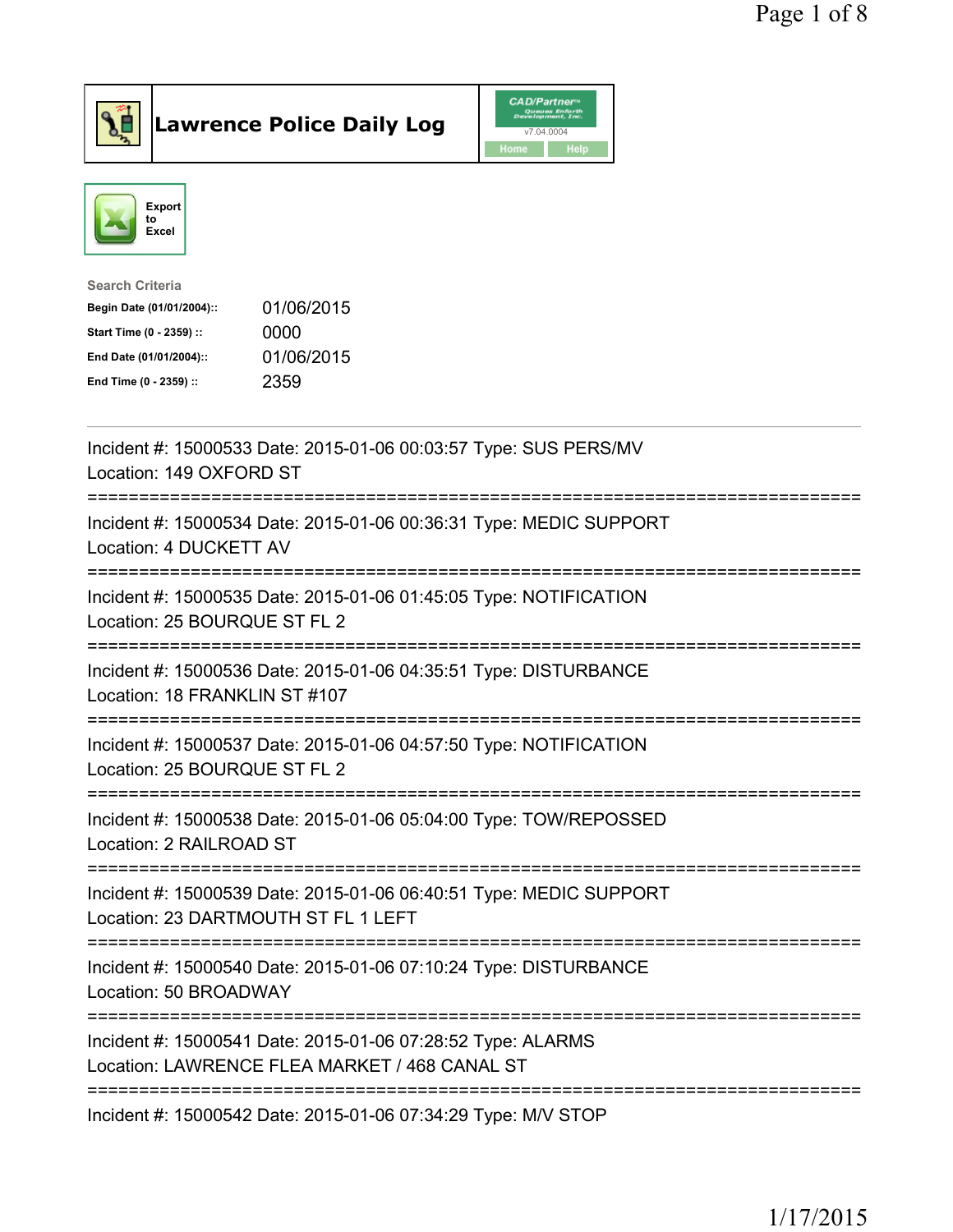Location: COMMON ST & LAWRENCE ST =========================================================================== Incident #: 15000543 Date: 2015-01-06 07:59:36 Type: TOW OF M/V Location: 37 CHELMSFORD ST =========================================================================== Incident #: 15000544 Date: 2015-01-06 08:32:11 Type: MV/BLOCKING Location: 175 EXCHANGE ST =========================================================================== Incident #: 15000545 Date: 2015-01-06 08:36:04 Type: DISORDERLY Location: 84 S BROADWAY =========================================================================== Incident #: 15000546 Date: 2015-01-06 09:02:15 Type: B&E/MV/PAST Location: 37 CENTRE =========================================================================== Incident #: 15000547 Date: 2015-01-06 09:29:38 Type: UNWANTEDGUEST Location: 280 MERRIMACK ST =========================================================================== Incident #: 15000548 Date: 2015-01-06 09:38:45 Type: MEDIC SUPPORT Location: 172 LAWRENCE ST #434 =========================================================================== Incident #: 15000549 Date: 2015-01-06 09:41:38 Type: ALARM/BURG Location: 41 S BOWDOIN ST =========================================================================== Incident #: 15000551 Date: 2015-01-06 09:50:47 Type: SUS PERS/MV Location: 439 S UNION =========================================================================== Incident #: 15000550 Date: 2015-01-06 09:52:59 Type: MAL DAMAGE Location: 220 OSGOOD ST =========================================================================== Incident #: 15000552 Date: 2015-01-06 09:54:57 Type: PARK & WALK Location: 300 CANAL ST =========================================================================== Incident #: 15000553 Date: 2015-01-06 10:10:42 Type: PARK & WALK Location: SOUTH UNION LAUNDRY / 142 S UNION ST =========================================================================== Incident #: 15000554 Date: 2015-01-06 10:28:43 Type: SUS PERS/MV Location: BROADWAY & HAVERHILL ST =========================================================================== Incident #: 15000555 Date: 2015-01-06 10:46:59 Type: HIT & RUN M/V Location: 47 CROSBY STREET =========================================================================== Incident #: 15000556 Date: 2015-01-06 10:58:06 Type: ASSSIT OTHER PD Location: S BROADWAY & SALEM ST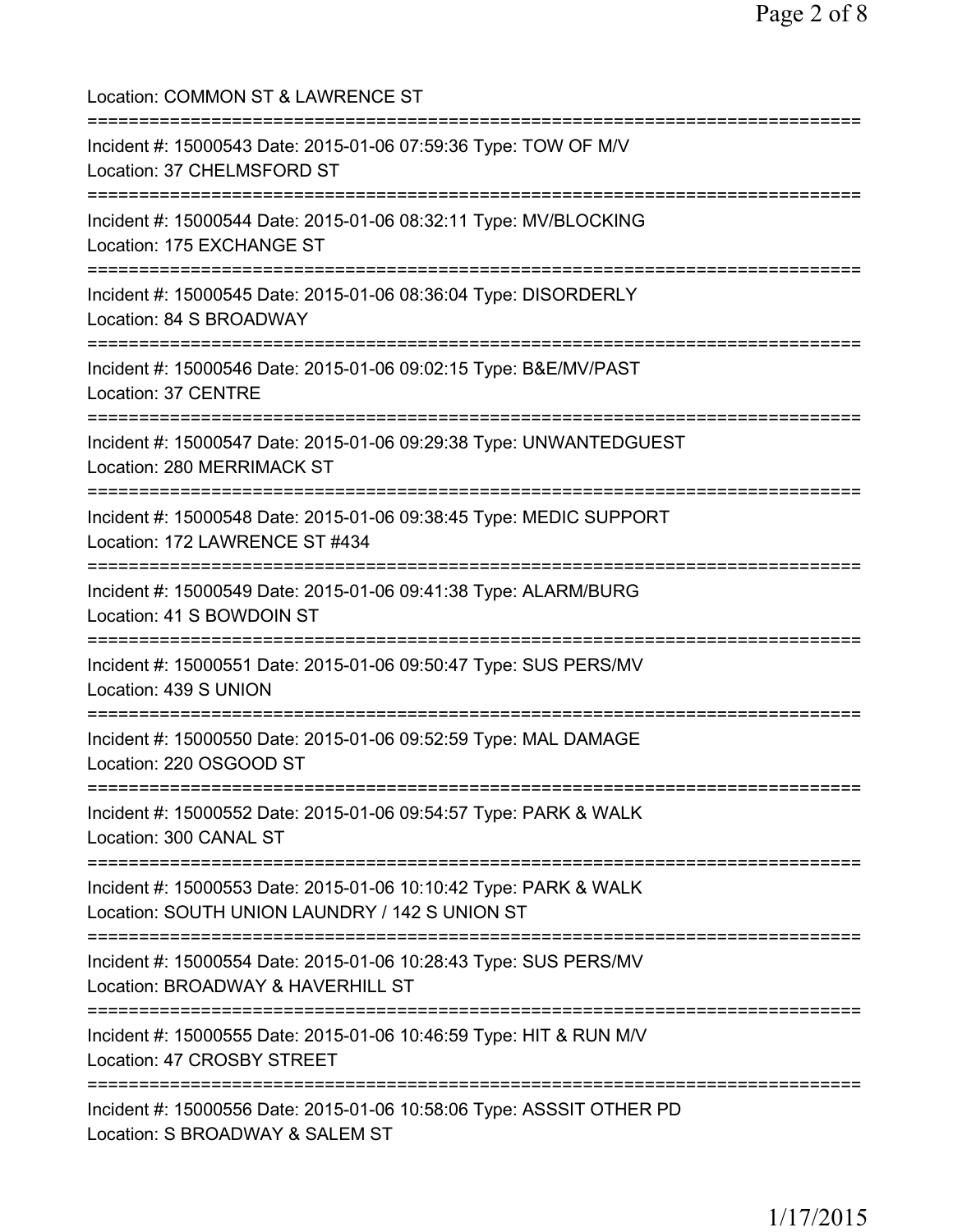| Incident #: 15000557 Date: 2015-01-06 11:01:03 Type: SUS PERS/MV<br>Location: EVERETT ST & SALEM ST<br>=====================     |
|----------------------------------------------------------------------------------------------------------------------------------|
| Incident #: 15000558 Date: 2015-01-06 11:02:11 Type: M/V STOP<br>Location: 46 MAY ST                                             |
| Incident #: 15000559 Date: 2015-01-06 11:22:11 Type: CK WELL BEING<br>Location: 354 HAVERHILL ST #5                              |
| Incident #: 15000560 Date: 2015-01-06 11:32:33 Type: M/V STOP<br>Location: 220 BROADWAY                                          |
| Incident #: 15000561 Date: 2015-01-06 11:38:53 Type: M/V STOP<br>Location: BROADWAY & HAVERHILL ST                               |
| ===========================<br>Incident #: 15000562 Date: 2015-01-06 11:40:49 Type: CK WELL BEING<br>Location: 50 CEDAR ST       |
| Incident #: 15000563 Date: 2015-01-06 11:48:10 Type: M/V STOP<br>Location: BAILEY ST & BLANCHARD ST                              |
| Incident #: 15000564 Date: 2015-01-06 11:48:53 Type: M/V STOP<br>Location: HAVERHILL ST & WEST ST<br>=========================== |
| Incident #: 15000565 Date: 2015-01-06 11:52:36 Type: A&B PAST<br>Location: 49 WALNUT ST                                          |
| Incident #: 15000566 Date: 2015-01-06 11:55:29 Type: ASSIST FIRE<br>Location: 439 S UNION ST                                     |
| Incident #: 15000567 Date: 2015-01-06 12:00:50 Type: M/V STOP<br>Location: HAVERHILL ST & WEST ST                                |
| Incident #: 15000568 Date: 2015-01-06 12:24:37 Type: AUTO ACC/PI<br>Location: HIGHGATE ST & RESERVOIR ST                         |
| Incident #: 15000569 Date: 2015-01-06 12:27:06 Type: M/V STOP<br>Location: 174 EVERETT ST                                        |
| Incident #: 15000570 Date: 2015-01-06 12:30:36 Type: AUTO ACC/UNK PI<br>Location: DUNKIN DONUTS / 226 WINTHROP AV                |
|                                                                                                                                  |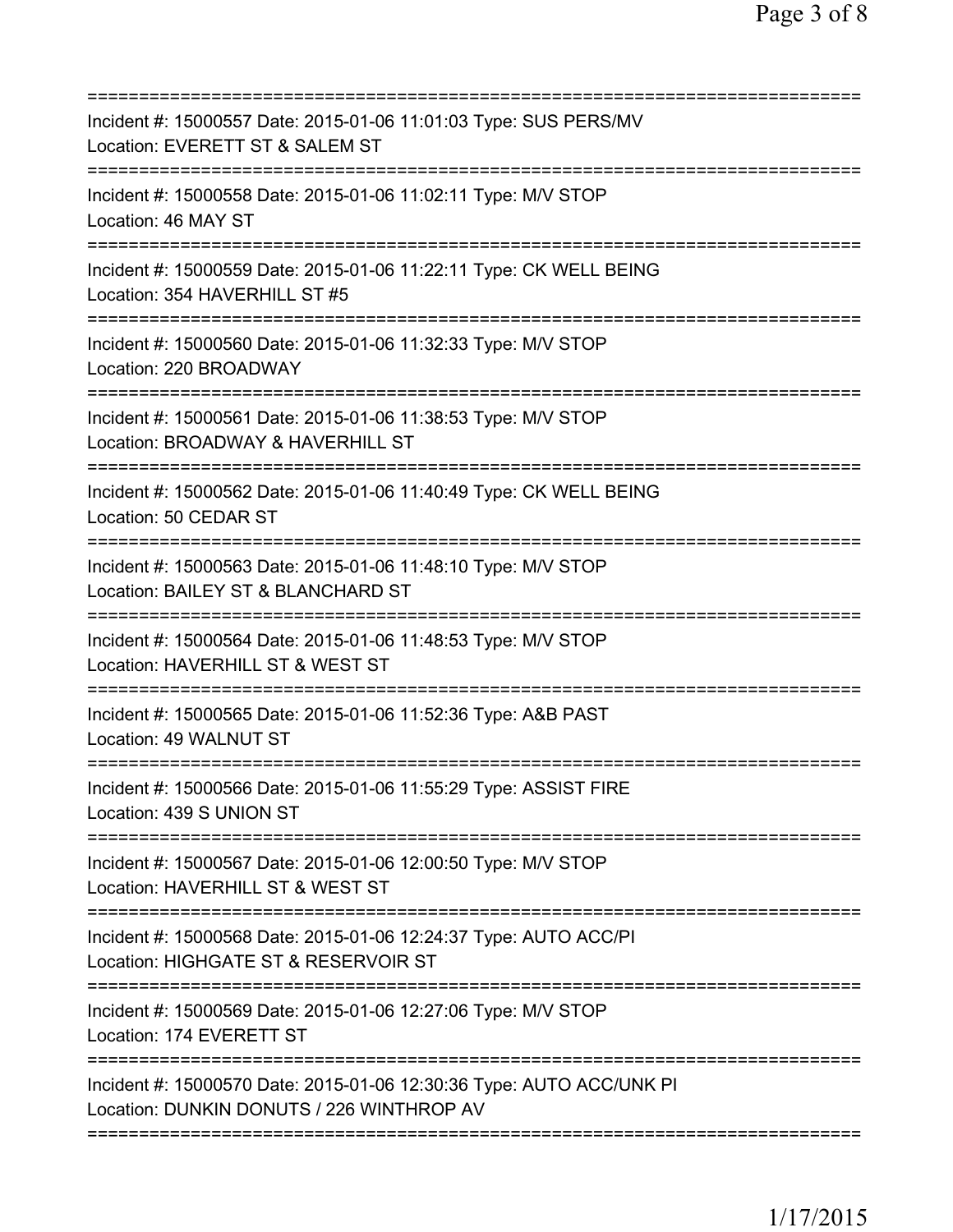| Incident #: 15000572 Date: 2015-01-06 12:30:58 Type: AUTO ACC/NO PI<br>Location: DUNKIN DONUTS / 99 WINTHROP AV                                        |
|--------------------------------------------------------------------------------------------------------------------------------------------------------|
| Incident #: 15000571 Date: 2015-01-06 12:31:07 Type: AUTO ACC/NO PI<br>Location: 20 BALLARD WY                                                         |
| Incident #: 15000573 Date: 2015-01-06 12:32:11 Type: B&E/PAST<br>Location: 98 BRADFORD ST                                                              |
| Incident #: 15000574 Date: 2015-01-06 12:41:24 Type: SUS PERS/MV<br>Location: 419 HAMPSHIRE ST                                                         |
| Incident #: 15000575 Date: 2015-01-06 12:46:42 Type: WARRANT SERVE<br>Location: 335 SALEM ST                                                           |
| Incident #: 15000576 Date: 2015-01-06 12:52:26 Type: SUS PERS/MV<br>Location: S UNION ST & SALEM ST                                                    |
| Incident #: 15000577 Date: 2015-01-06 13:04:00 Type: PARK & WALK<br>Location: BROADWAY & HAVERHILL ST<br>:=======================<br>================= |
| Incident #: 15000578 Date: 2015-01-06 13:10:15 Type: AUTO ACC/NO PI<br>Location: E HAVERHILL ST & JOSEPHINE AV<br>:========================            |
| =====================<br>Incident #: 15000579 Date: 2015-01-06 13:10:34 Type: ALARM/HOLD<br>Location: NEXT AGE MEDICAL / 350 MERRIMACK ST              |
| :=======================<br>Incident #: 15000580 Date: 2015-01-06 13:31:38 Type: ANIMAL COMPL<br><b>Location: 1 GENERAL ST</b>                         |
| Incident #: 15000581 Date: 2015-01-06 13:33:28 Type: SUS PERS/MV<br>Location: BOXFORD ST & FOSTER ST                                                   |
| Incident #: 15000582 Date: 2015-01-06 13:39:55 Type: M/V STOP<br>Location: 200 COMMON ST                                                               |
| Incident #: 15000583 Date: 2015-01-06 13:46:01 Type: B&E/PAST<br>Location: WALGREENS / 135 BROADWAY                                                    |
| Incident #: 15000584 Date: 2015-01-06 13:57:26 Type: UNWANTEDGUEST<br>Location: 550 BROADWAY #303                                                      |
| Incident #: 15000585 Date: 2015-01-06 14:17:46 Type: M/V STOP                                                                                          |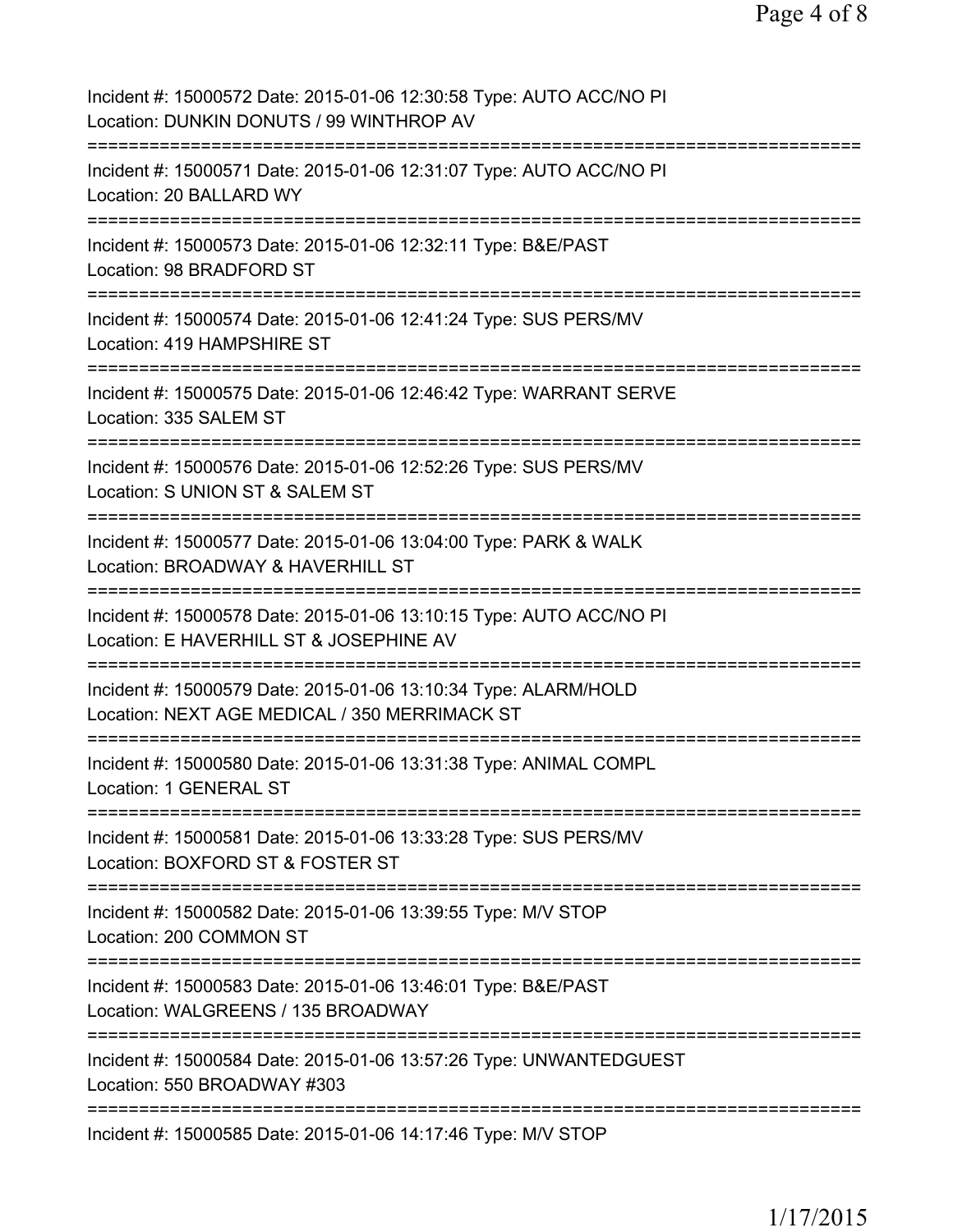| Location: BROADWAY & TREMONT ST                                                                                                                  |
|--------------------------------------------------------------------------------------------------------------------------------------------------|
| Incident #: 15000586 Date: 2015-01-06 14:35:32 Type: M/V STOP<br>Location: 333 PARK ST                                                           |
| Incident #: 15000587 Date: 2015-01-06 14:36:41 Type: M/V STOP<br>Location: BROADWAY & LOWELL ST                                                  |
| Incident #: 15000588 Date: 2015-01-06 14:36:49 Type: ALARM/HOLD<br>Location: JOHNSON / 11 LAWRENCE ST #UNIT 603                                  |
| Incident #: 15000589 Date: 2015-01-06 14:42:30 Type: DOMESTIC/PROG<br>Location: 233 JACKSON ST #3                                                |
| =========================<br>Incident #: 15000590 Date: 2015-01-06 14:47:18 Type: AUTO ACC/NO PI<br>Location: 15 MEDFORD ST                      |
| Incident #: 15000591 Date: 2015-01-06 15:04:56 Type: B&E/PAST<br>Location: AUBURN ST & HAMPSHIRE ST                                              |
| Incident #: 15000592 Date: 2015-01-06 15:13:34 Type: M/V STOP<br>Location: BROADWAY AV & CROSS ST                                                |
| Incident #: 15000593 Date: 2015-01-06 15:18:20 Type: AUTO ACC/NO PI<br>Location: SAL'S RESTURANT / 354 MERRIMACK ST                              |
| Incident #: 15000594 Date: 2015-01-06 15:24:05 Type: M/V STOP<br>Location: 265 MERRIMACK ST                                                      |
| ===================================<br>Incident #: 15000595 Date: 2015-01-06 15:26:54 Type: B&E/PAST<br>Location: 53 BELLEVUE ST FL 3RDF;        |
| -------<br>Incident #: 15000596 Date: 2015-01-06 15:27:44 Type: ALARM/BURG<br>Location: 11 COLUMBUS AV                                           |
| Incident #: 15000597 Date: 2015-01-06 15:28:23 Type: DISTURBANCE<br>Location: 120 BOWDOIN ST FL 1                                                |
| =====================================<br>Incident #: 15000598 Date: 2015-01-06 15:33:28 Type: E911 HANGUP<br>Location: GRAINGER / 121 MARSTON ST |
| Incident #: 15000599 Date: 2015-01-06 15:34:16 Type: THREATS<br>Location: 133 ESSEX ST                                                           |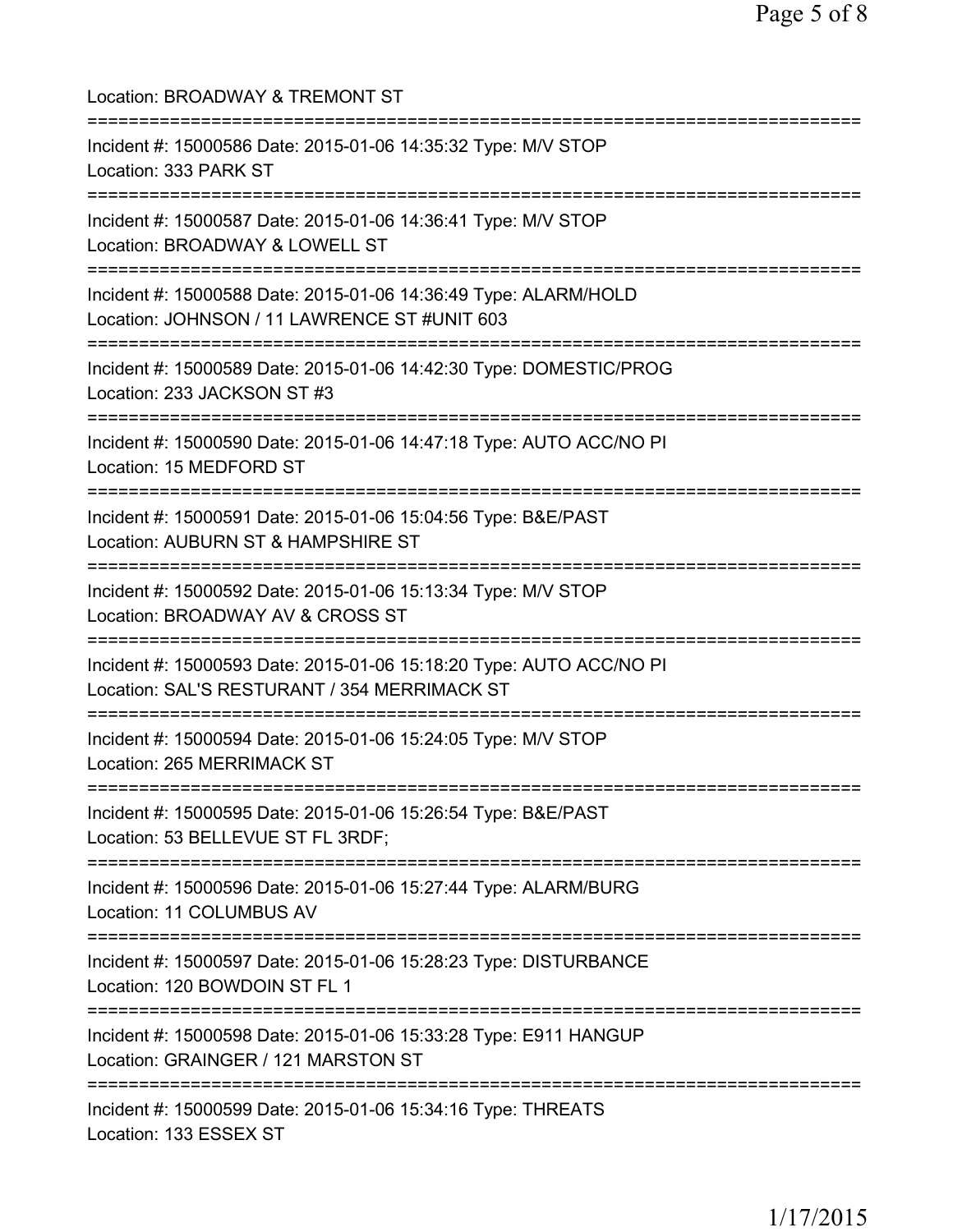| Incident #: 15000600 Date: 2015-01-06 15:40:17 Type: TOW OF M/V<br>Location: SLE SCHOOL / 165 S UNION ST                                      |
|-----------------------------------------------------------------------------------------------------------------------------------------------|
| Incident #: 15000601 Date: 2015-01-06 16:19:01 Type: GUN CALL<br>Location: 8 METHUEN ST                                                       |
| Incident #: 15000602 Date: 2015-01-06 16:19:28 Type: M/V STOP<br>Location: BROADWAY & HAVERHILL ST                                            |
| =============================<br>=========<br>Incident #: 15000603 Date: 2015-01-06 16:27:14 Type: HIT & RUN M/V<br>Location: 393 CHESTNUT ST |
| Incident #: 15000604 Date: 2015-01-06 17:11:37 Type: KEEP PEACE<br>Location: 6 MT VERNON CIR                                                  |
| Incident #: 15000605 Date: 2015-01-06 17:17:24 Type: ALARMS<br>Location: 327 HAVERHILL ST                                                     |
| Incident #: 15000606 Date: 2015-01-06 17:26:19 Type: TOW OF M/V<br>Location: 120 HIGH ST                                                      |
| Incident #: 15000607 Date: 2015-01-06 17:27:49 Type: ALARMS<br>Location: 469 HAMPSHIRE ST                                                     |
| Incident #: 15000608 Date: 2015-01-06 17:30:56 Type: ASSSIT AMBULANC<br>Location: 178 BERKELEY ST                                             |
| Incident #: 15000609 Date: 2015-01-06 17:44:41 Type: SUS PERS/MV<br>Location: 279 LAWRENCE ST                                                 |
| Incident #: 15000614 Date: 2015-01-06 17:46:04 Type: KEEP PEACE<br>Location: 210 MERRIMACK ST FL 6                                            |
| Incident #: 15000610 Date: 2015-01-06 17:51:40 Type: FIRE<br>Location: 74 BUTLER ST                                                           |
| Incident #: 15000611 Date: 2015-01-06 17:55:27 Type: HIT & RUN M/V<br>Location: HAVERHILL ST & LAWRENCE ST                                    |
| Incident #: 15000613 Date: 2015-01-06 17:59:53 Type: SUS PERS/MV<br>Location: FRANKLIN ST & TREMONT ST                                        |
|                                                                                                                                               |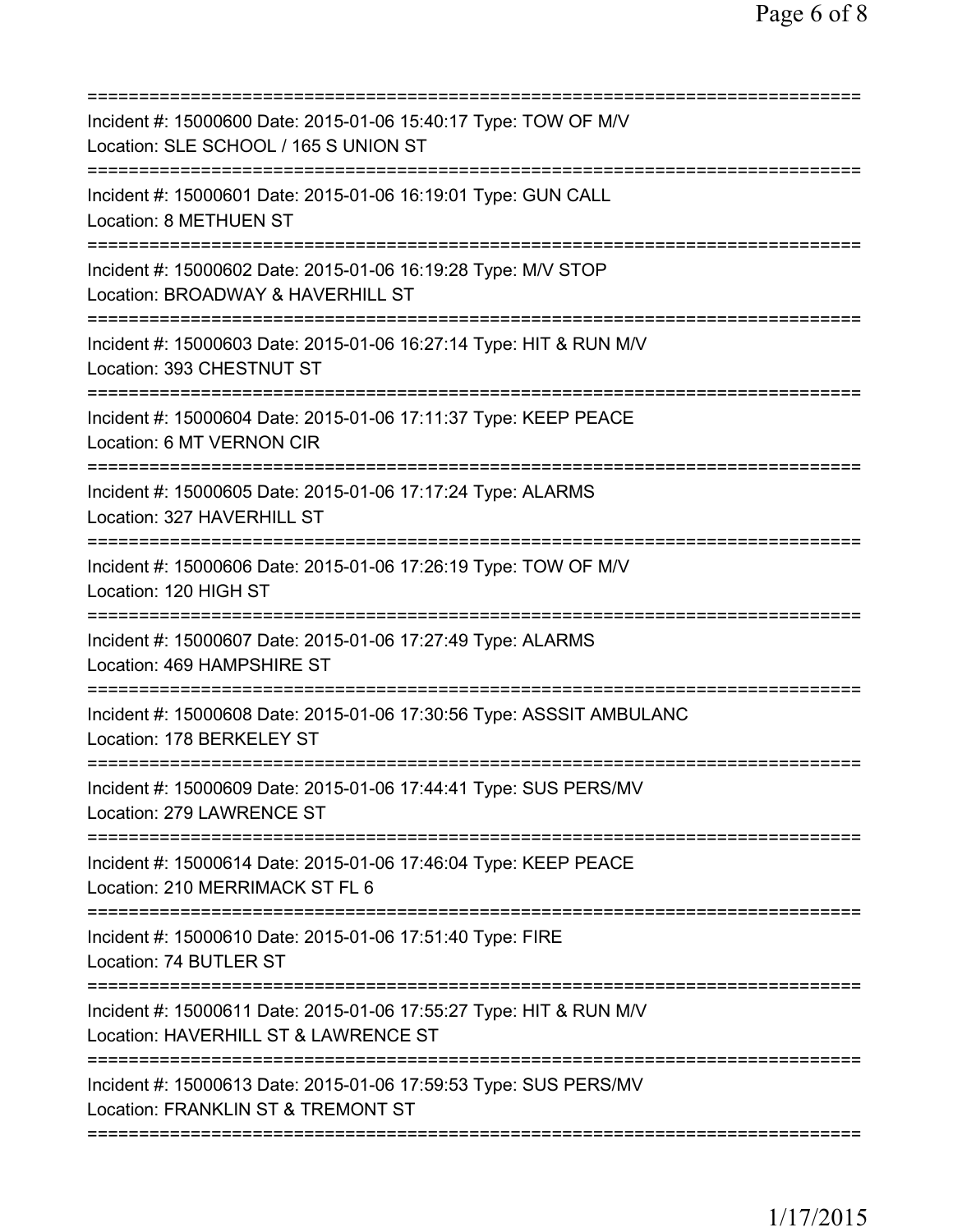| Incident #: 15000612 Date: 2015-01-06 18:00:30 Type: ALARM/HOLD<br>Location: FREDDYS MINI MART / 130 FRANKLIN ST                |
|---------------------------------------------------------------------------------------------------------------------------------|
| Incident #: 15000615 Date: 2015-01-06 18:27:06 Type: M/V STOP<br>Location: ALLEN ST & SUMMER ST                                 |
| Incident #: 15000616 Date: 2015-01-06 18:59:03 Type: NEIGHBOR PROB<br>Location: 36 BERNARD AV                                   |
| Incident #: 15000617 Date: 2015-01-06 19:58:11 Type: M/V STOP<br>Location: HAVERHILL ST & JACKSON ST<br>======================= |
| Incident #: 15000618 Date: 2015-01-06 20:05:36 Type: INVEST CONT<br>Location: 42 FOREST ST<br>-----------------------------     |
| Incident #: 15000619 Date: 2015-01-06 20:12:51 Type: INVEST CONT<br>Location: 267 AMES ST                                       |
| Incident #: 15000620 Date: 2015-01-06 20:16:33 Type: GENERAL SERV<br>Location: CENTRAL BRIDGE                                   |
| Incident #: 15000621 Date: 2015-01-06 20:19:47 Type: LOST PROPERTY<br>Location: HAVERHILL ST & UNION ST                         |
| Incident #: 15000622 Date: 2015-01-06 21:21:23 Type: M/V STOP<br>Location: BROADWAY & HAVERHILL ST                              |
| Incident #: 15000624 Date: 2015-01-06 21:53:06 Type: SUS PERS/MV<br>Location: BIRCHWOOD RD & LAWRENCE ST                        |
| Incident #: 15000623 Date: 2015-01-06 22:05:55 Type: MAL DAMAGE<br>Location: 167 ANDOVER ST                                     |
| Incident #: 15000626 Date: 2015-01-06 22:10:05 Type: LARCENY/PAST<br>Location: 450 ESSEX ST                                     |
| Incident #: 15000625 Date: 2015-01-06 22:13:11 Type: M/V STOP<br>Location: AMES ST & YALE ST<br>-------------                   |
| Incident #: 15000627 Date: 2015-01-06 22:29:13 Type: STOL/MV/PAS<br><b>Location: S UNION ST</b>                                 |
| Incident #: 15000628 Date: 2015-01-06 22:38:58 Type: M/V STOP                                                                   |